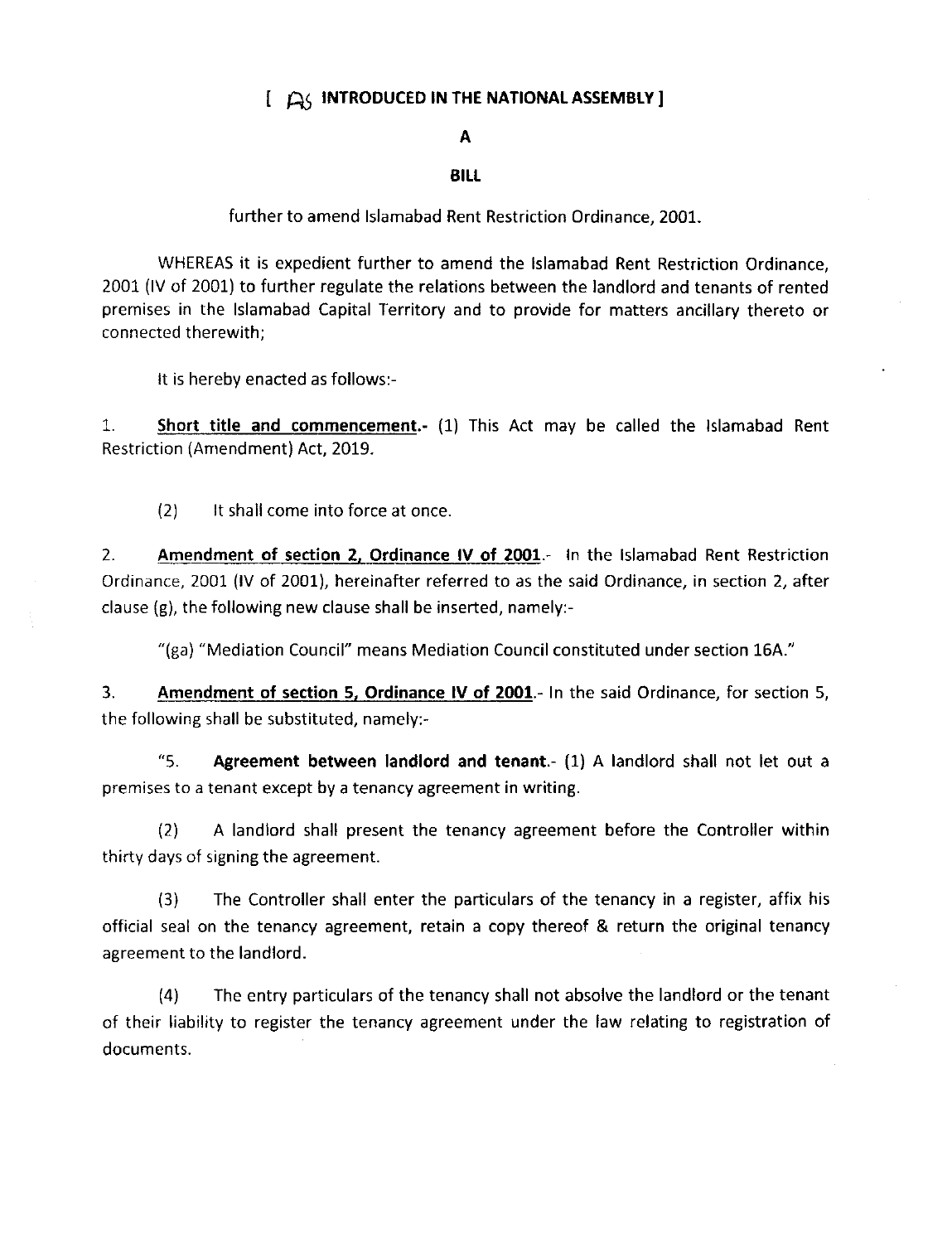(6) Any other agreement which may be executed between the landlord and the tenant in respect of the premises shall b presented before the Controller in the sanre manner as provided in sub-section (2)."

4. Substitution of section 8, Ordinance IV of  $2001$ .- In the said Ordinance, for section 8, the following shall be substituted, namely:-

"8. Landlord & Tenant to Fix Initial Rent.- (1) The landlord & Tenant shall through mutual agreement, fix initial rent of building, residential or non-residential rented land.

l2l All payments in connection with tenancy between landlord & tenant shall be made through crossed cheques or with proper receipt or acknowledgement.

5. Substitution of section 10, Ordinance IV of 2001.- In the said Ordinance, for section 10, the following shall be substituted, namely:-

" $10.$  (1) The rent of residential as well as non-residential building shall stand automatically increased at the end of every one year of its tenancy by ten percent of the rent already being paid by the tenant.

 $(2)$  Nothing in sub-section  $(1)$  shall apply if a landlord and a tenant agree to increase or not to increase rent by agreement in writing."

6. **Insertion of new section, Ordinance IV of 2001.** In the said Ordinance, after section 16, the following new section shall be increased, namely:-

"15A. Mediation Council.- (1) There shall be a Mediation Council consisting of-

- a) President, Islamabad Chamber of Commerce or any other office Holder of lslamabad Chamber of Commerce nominated by him........... Convener
- b) A representative of the tenant....... Member
- c) A representative of the landlord.....Member

(2i Every dispute between landlord & tenant under this act including dispute relating to goodwill shall be referred to Medication Council.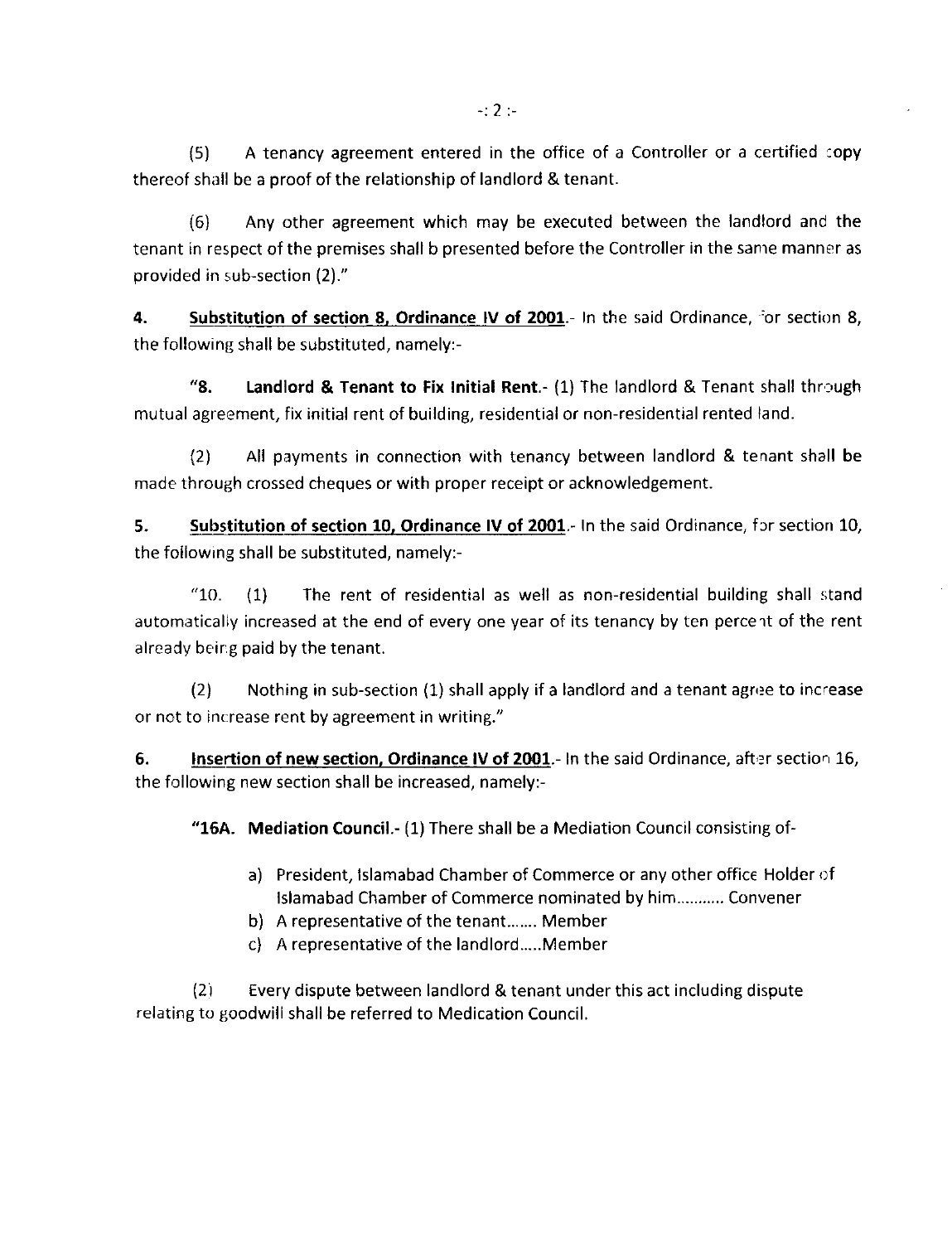(3) On the first date of hearing after service of summons on the respondent, the controller shall refer the matter to the Convener for mediation & direct the parties to appear before the Convener within seven days.

(4) On receipt of a reference from the Controller for mediation and on appearance of the parties, the Controller shall require both the landlord as well as the tenant to nominate <sup>a</sup> representative within three days who shall be duly authorized by him in writing and attested by Oath Commissioner to make statement about the dispute and settlement of dispute on his behalf.

(5) On receipt of nomination of representatives by the landlord and the tenant, the Convener shall convene the meeting of the Mediation Council not later than seven days & thereafter continue its proceedings on day to day basis and complete the same within thirty days,

(6) ln case settlement is not arrived at or any of the parties withdraws from the mediation proceedings, the Convener shall intimate the Controller in writing who shall proceed with case.

(7\ lf a settlement is arrived at with the consent of representatives of tenant and landlord, the Convener shall make a settlement deed based authenticated by him under his signatures and stamp of the lCC, providing all necessary details and also signed by the members of the Mediation Council and provide a copy of the settlement deed to each member without any cost.

(8) The Convener slrall file the settlement deed before the Controller within seven days who shall pass an order in terms of settlement deed arrived at by the parties and such order sh all be final.

7. Amendment of section 21, Ordinance IV of 2001.- In the said Ordinance for section 21, sub-section (2), the following shall be substituted namely:

(2) An appeal can be lie from an interlocutory order passed by the Controller.

8. Amendment of section 23, Ordinance IV of 2001.- In the said Ordinance, in section 23 after the figure '14', the comma, figure & letter", 164" shall be inserted.

## STATEMENT OF OBJECTS AND REASONS

1. lt is pertinent that our constitution under its chapter: 'Principles of state Policy', Section 38 (a) lays down for mandatory equitable adjustment of relations between landlords and tenants. There is a decade old demand of tenants & landlords in the Federal Capital to have the lslamabad Rent Restriction Ordinance, 2001 amended to meet their concerns. The amended bill entails that every agreement between landlord and tenant shall be presented